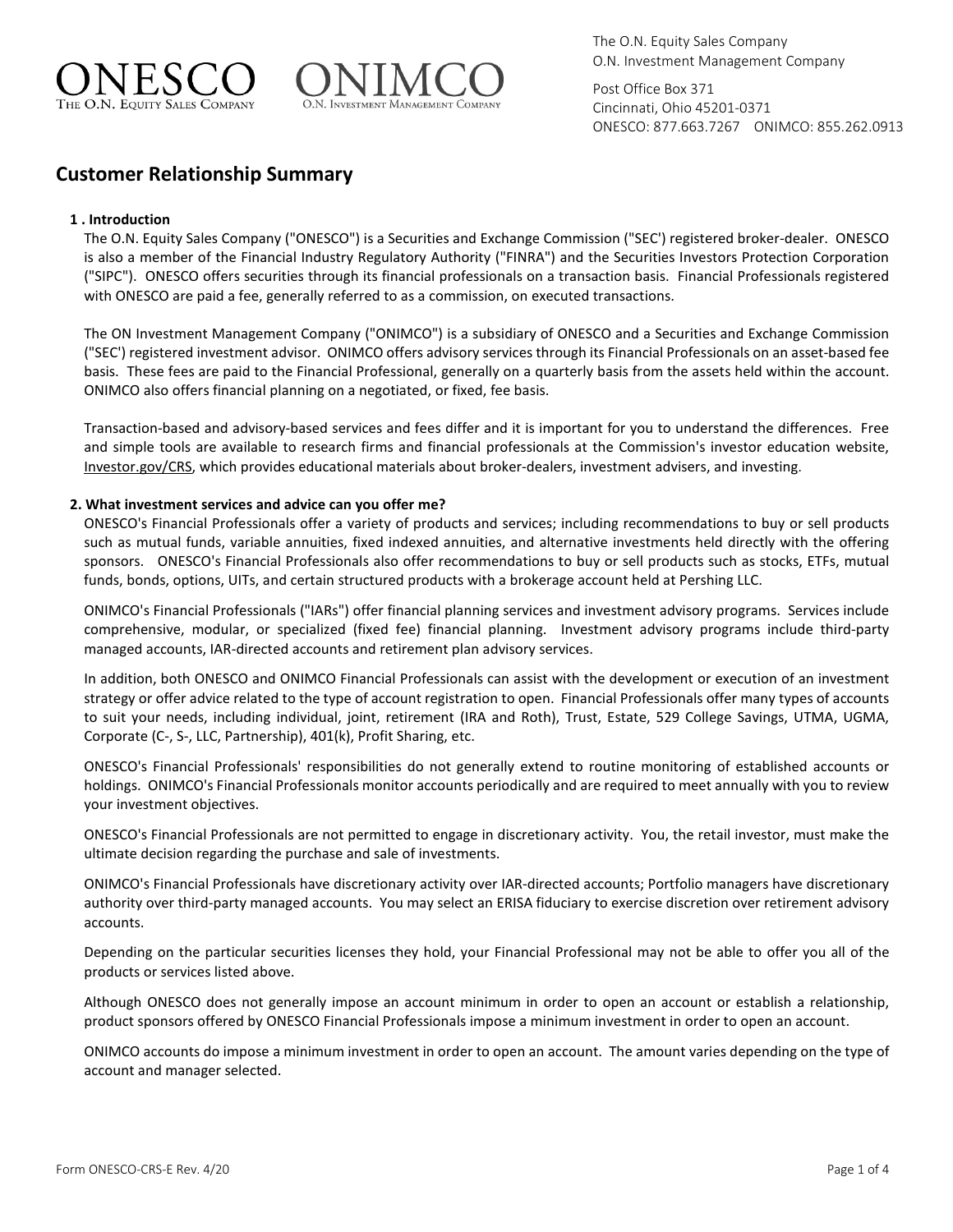**Conversation Starters** (The questions below are being provided for you to ask your Financial Professional)

- **Q1.** *Given my financial situation, should I choose an investment advisory service? Should I choose a brokerage service? Should* *I choose both types of services? Why or why not?*
- **Q2.** *How will you choose investments to recommend to me?*
- **Q3.** *What is your relevant experience, including your licenses, education and other qualifications? What do these qualifications mean?*

## **3. What fees will I pay?**

# **Transaction-Based through ONESCO**

You typically will pay a commission, markup or markdown to buy and sell products such as stocks, ETFs, bonds, and options. You will pay an upfront sales charge to purchase UITs or structured products. Mutual funds offer multiple share class options, most typically A, B, and C shares. You typically will pay an upfront sales charge to purchase A-share mutual funds, B-share mutual funds typically contain a "contingent deferred sales charge" ("CDSC") that is charged if the fund is sold within a prescribed time period (typically 6-7 years), and C-share mutual funds typically contain a 1% CDSC charge for the first year after purchase. Band C-share mutual funds typically do not include an upfront sales charge. You will not pay an upfront commission to purchase an annuity (variable or fixed index); annuities contain on-going fees and contain a surrender charge if you surrender all, or part, of the annuity prior to the completion of the surrender period. You will pay an upfront commission to purchase an alternative investment (REIT, BDC, LP, Interval Fund, Reg D).

In addition, certain products include internal fees such as administrative, management, mortality expenses, etc. These fees are generally charged against the net value of the holding and often pay a trail commission amount to the Financial Professional and to support the marketing and administrative efforts of the broker dealer. Certain products contain higher upfront fee and lower on-going internal fees or vice versa. For instance, an A-share mutual fund may include a 5.75% upfront sales charge, but a lower on-going 12b-1 internal fee while a C-share mutual fund has a 0% upfront fee and a higher relative on-going internal fee. A variable annuity with relatively lower internal on-going fees typically will have a longer surrender period and higher surrender charges than a variable annuity with relatively higher internal fees.

ONESCO Financial Professionals offer brokerage accounts held through Pershing, LLC. Brokerage accounts can hold a variety of investment products including: stocks, ETFs, bonds, mutual funds, UITs, alternative investments, options, etc. You typically will pay a ticket charge for trading transactions involving stocks, ETFs, mutual funds, options, UITs, and other equity products such as rights or warrants. In some case you will pay a ticket charge for bond transactions, although your Financial Professional in other cases will impose a markup or markdown (i.e. charge a percentage of the bond price as a commission). Markups and markdowns do not typically exceed 2% of the bond price.

Examples of other fees imposed within a Pershing brokerage account include, but are not limited to: inactivity fee, annual custodial maintenance of retirement accounts, retirement account termination fee, returned checks , dividend reinvestment, paper statements and confirms, copies of old statements. Your Financial Professional can provide a full listing of all fees associated with a Pershing brokerage account.

#### **Potential conflict associated with transaction-based investments**

Various securities offered by ONESCO offer breakpoint discounts; these breakpoint thresholds typically differ among product sponsors and products. Breakpoints allow you to pay a decreased upfront fee to purchase a product based the on the amount of assets invested. Failure to achieve the highest possible discount may result in additional compensation to the ONESCO Financial Professional.

ONESCO Financial Professionals sometimes recommend a replacement of one variable annuity with another. In most cases, Financial Professionals receive a commission for the sale of a replacement variable annuity. Replacement transactions sometimes result in the loss of existing benefits, new surrender charges and increased fees depending on the characteristics of the replaced variable annuity compared to the recommended variable annuity.

You would be charged more when there are more trades in your account, and therefore your Financial Professional would have an incentive to encourage you to trade often.

#### **Fee-Based through ONIMCO**

The fee you will pay for Comprehensive Financial Planning and Modular Planning varies based upon the complexity of your financial position as well as the complexity of your financial objectives. The fee shall not generally exceed \$5,000.00 unless an ONIMCO Home Office Review Principal has reviewed the specific circumstances and authorized its IAR to charge a higher fee.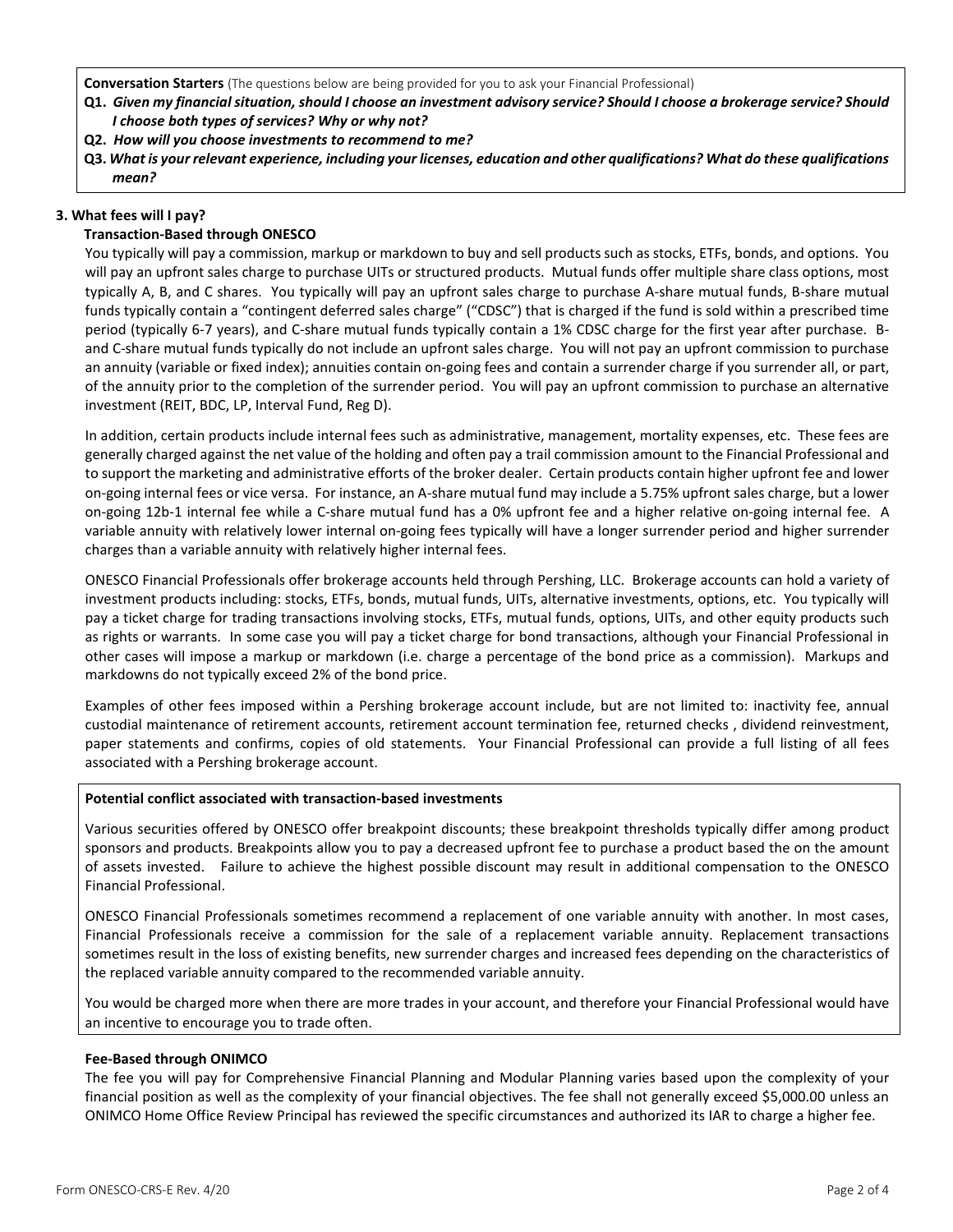The fee for Specialized Financial Services provided on an hourly basis are disclosed in writing on the Client Advisory Agreement and cannot exceed \$350/hr or \$5000/year unless an ONIMCO Home Office Review Principal has specifically authorized the IAR to charge a higher fee. The hourly rate and the estimated number of hours needed to complete the requested service will be disclosed in writing through the Client Advisory Agreement prior to engaging in the service. The number of hours needed to complete the plan will vary based upon the complexity of the request.

Specialized Financial Services provided on a fixed basis are based on a pre-negotiated fee for an agreed upon time period. The fee cannot exceed \$5000/year unless an ONIMCO Home Office Review Principal has specifically authorized the IAR to charge a higher fee. The time period for the relationship cannot exceed one year unless renewed. The fixed fee will vary based upon the complexity of the request.

Fees for Investment Advisory Programs are deducted directly from your account quarterly and are based upon the market value of the assets within the account. Direct billing of fees is not available. The fees deducted from the account are used to compensate the program sponsor, professional money managers (if applicable), the account custodian, ONIMCO, and the IAR. The IAR's portion of the fees for the managed account programs are negotiable and can be adjusted at the discretion of the individual IAR. IARs typically charge between .30% - 1.50% annually. This is not inclusive of all fees. Additional advisory fees are charged depending upon the Third Party Adviser selected. Please refer to the ADV Part 2 of the specific Third Party Adviser for their specific fee schedule. The advisory fee typically will be deducted from the account by the custodian and paid either quarterly in arrears or quarterly in advance depending upon the advisory program. ONIMCO clients with similar account size might not pay the same fee. Similar services are available from other investment advisory firms for fees which are lower than, equal to, or higher than ONIMCO's fees. Depending upon the Third Party Adviser, additional fees apply for items such as custody and recordkeeping, annual account maintenance, or closing an account.

The advisory fee does not include any investment management or other fees and expenses charged by the ETFs and/or mutual funds in which the accounts may be invested, all of which are fully disclosed within the ETFs and/or mutual funds prospectus. More specifically, portfolio managers offering mutual funds and ETFs pass their internal transaction and execution cost on to the shareholders of their funds. Such investment companies also pass the cost of compensating their management/research personnel, as well as the cost of other internal administrative services, on to the shareholder. In addition, some portfolio managers pay 12b-1 service fees, distribution fees, recordkeeping fees, and/or shareholder accounting fees to custodians and broker-dealers, which offer such funds to the clients. These fees reduce the net asset value of mutual fund/ETF shares, and are thus indirectly borne by fund shareholders, including clients of ONIMCO who may hold such investments. ONIMCO Investment Advisers using the adviser directed APM and UMA accounts have access to and are instructed to utilize the most cost effective classes available and feasible considering the funds minimums. All third party and advisor directed accounts that utilize mutual funds paying 12b-1 fees will automatically direct those payments back into the client's account. ONIMCO conducts periodic reviews of the mutual fund share classes available through each custodian and to the extent possible will convert client holdings to a lower cost share class where available. For specific information regarding these fees please consult the fund's prospectus.

#### **Potential conflict associated with transaction-based investments**

Your financial plan could recommend products or services offered by your Financial Professional either on a commission or fee basis. Such recommendations likely would result in compensation to the Financial Professional.

ONIMCO has a conflict of interest with respect to the selection and retention of those mutual funds to choose those funds or share classes over other funds or share classes that do not make revenue sharing payments or make lower revenue-sharing payments, since doing so results in a higher compensation to ONIMCO. Revenue-sharing payments ONIMCO receives are material and used to offset other costs for providing an advisory platform such as trading costs, prospectus fees, statement and confirm fees, printing and mailing costs of quarterly performance reports among other costs. ONIMCO does not share revenue-sharing payments with its IARs.

**Conversation Starters** (The questions below are being provided for you to ask your Financial Professional)

- **Q1.** *Help me understand how these fees and costs might affect my investments*
- **Q2.** *If I give you \$10,000 to invest, how much will go to fees and costs, and how much will be invested for me?*

## **What are your legal obligations to me when providing recommendations? How else does your firm make money and what conflicts of interest do you have?**

*When we provide you with a recommendation as your broker dealer or act as your investment adviser,* we have to act in your best interest and not put our interest ahead of yours. At the same time, the way we make money creates some conflicts with your interests. You should understand and ask us about these conflicts because they can affect the recommendations we provide you. Here are some examples to help you understand what this means.